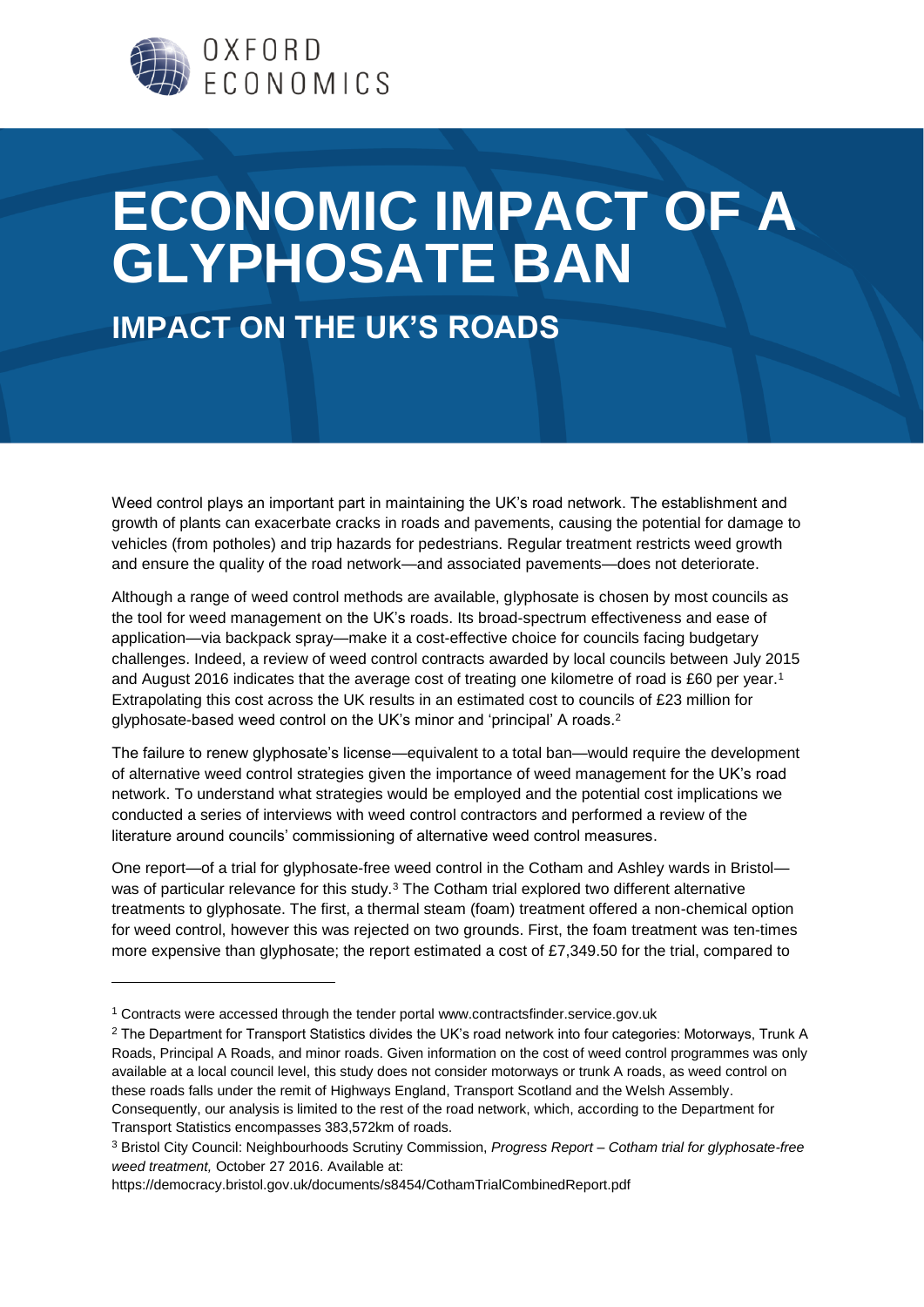

-

£742.22 for the equivalent glyphosate treatment. Secondly, the equipment required to produce the foam raised concerns over the increased fuel use and resulting environmental impact.

The other alternative treatment considered was acetic acid. Acetic acid is applied in a similar manner to glyphosate, however, it also carries a greater cost due to the volumes of the chemical required for treatment equivalent to glyphosate. The trial report states that some 6,000 litres of acetic acid would be required to match the treatment delivered by 200 litres of glyphosate. Consequently, the cost of the acetic acid treatment is estimated at £2,680.60, compared to £742.22 for glyphosate.

Although the progress report does not provide any final conclusions over effectiveness—and neither does our study aim to—it does enable us to explore the potential cost implications if glyphosate was banned. The scale of cost increases over glyphosate-based weed control—a factor increase of 9.90 for the foam treatment (£7,349.50 divided by £742.22) and 3.61 for acetic acid (£2,680.60 divided by £742.22)—were corroborated during our interviews with weed control contractors. Therefore, by applying these factor increases to the estimated cost of weed control using glyphosate on the UK's minor and 'principal' A roads we can estimate the potential increase in costs that councils could face after a ban.

Consequently, we estimate that treating these roads with acetic acid would cost £83.2 million annually, £60.1 million more than currently spent on glyphosate-based treatments. The cost implications of using the non-chemical, foam alternative are even larger: treating the 383,572km of minor and 'principal' A roads across the UK would cost an estimated £227.9 million, £204.9 million more each year than treatments using glyphosate. These figures also exclude any associated capital purchases or leasing agreements councils may be required to make to deliver these treatments.

The increased cost for weed control would present councils with a difficult decision: either to reduce weed control, or to increase council taxes to generate additional funds. Choosing to reduce treatment would mean councils risk an increase in the deterioration of road surfaces and subsequently costly repairs. If councils pursue the latter option, we estimate that a nationwide adoption of treatments based on acetic acid would add £2.29 to the council tax bills of the 27 million households in the UK.<sup>4</sup> A foam-based treatment would increase council taxes for each household by £7.80, compared to current funding for glyphosate-based weed control.

It is clear that glyphosate-based weed treatments provide councils with a cost-effective means of keeping the UK's roads free from weeds. However, while there are alternative options councils could employ in the event of a glyphosate ban, these come with significant additional cost. Given the budgetary challenges they face, councils would be left with the option of either scaling back weed control measures (and risk substantial repair bills in future), increasing council taxes, or imposing cuts to their services.

<sup>4</sup> The Office for National Statistics reports that there were 27,089,900 households in the UK in 2016.